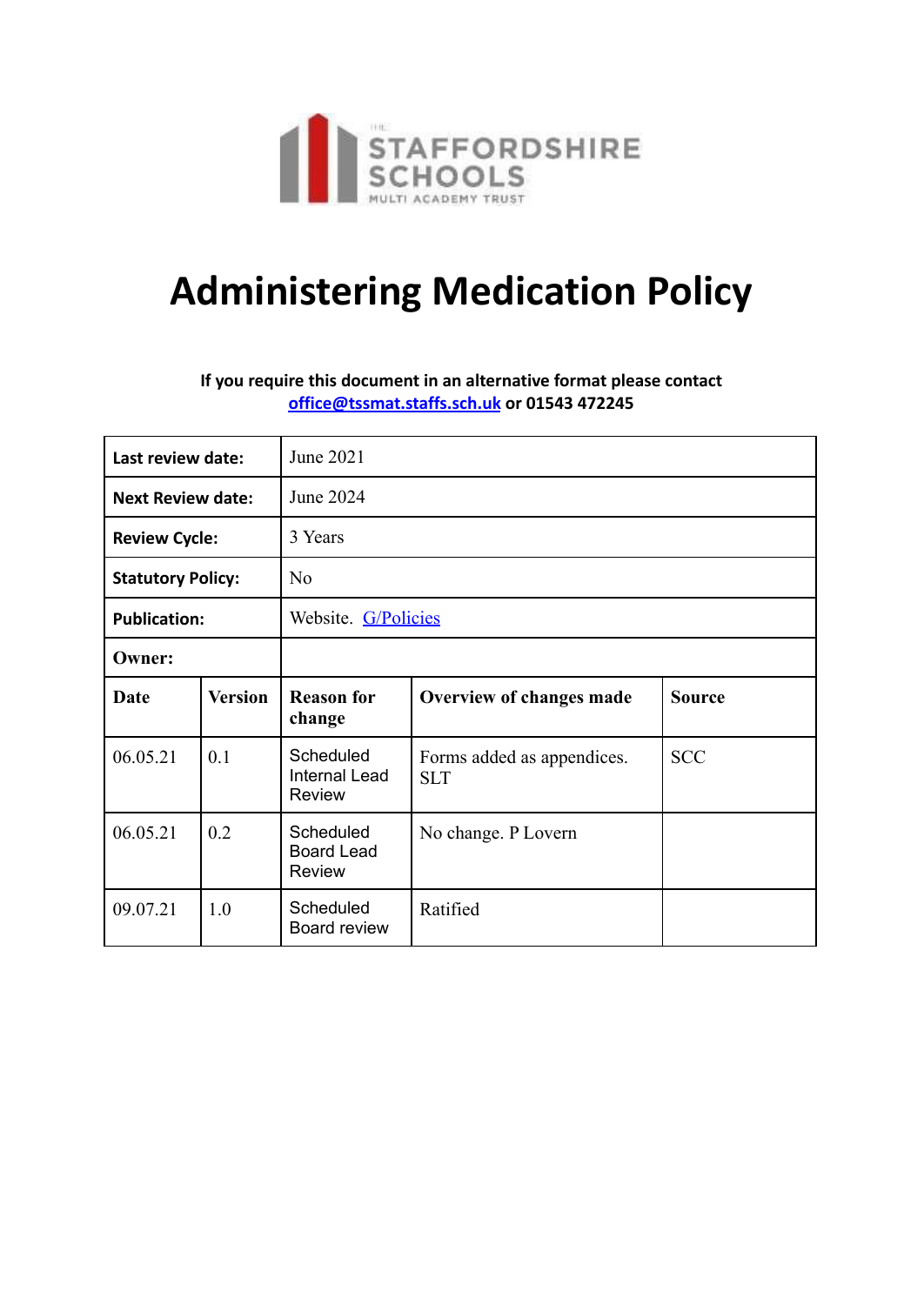#### **Contents**

- 1. Introduction
- 2. Definitions
- 3. Aims and Objective
- 4. Procedures
- 5. Risk Assessments and Individual Healthcare Plans
- 6. Control of Substances Hazardous to Health (COSHH) Assessments
- 7. Information Instruction and Training
- 8. Incident Reporting
- 9. Monitor and Review
- 10. Legislative Framework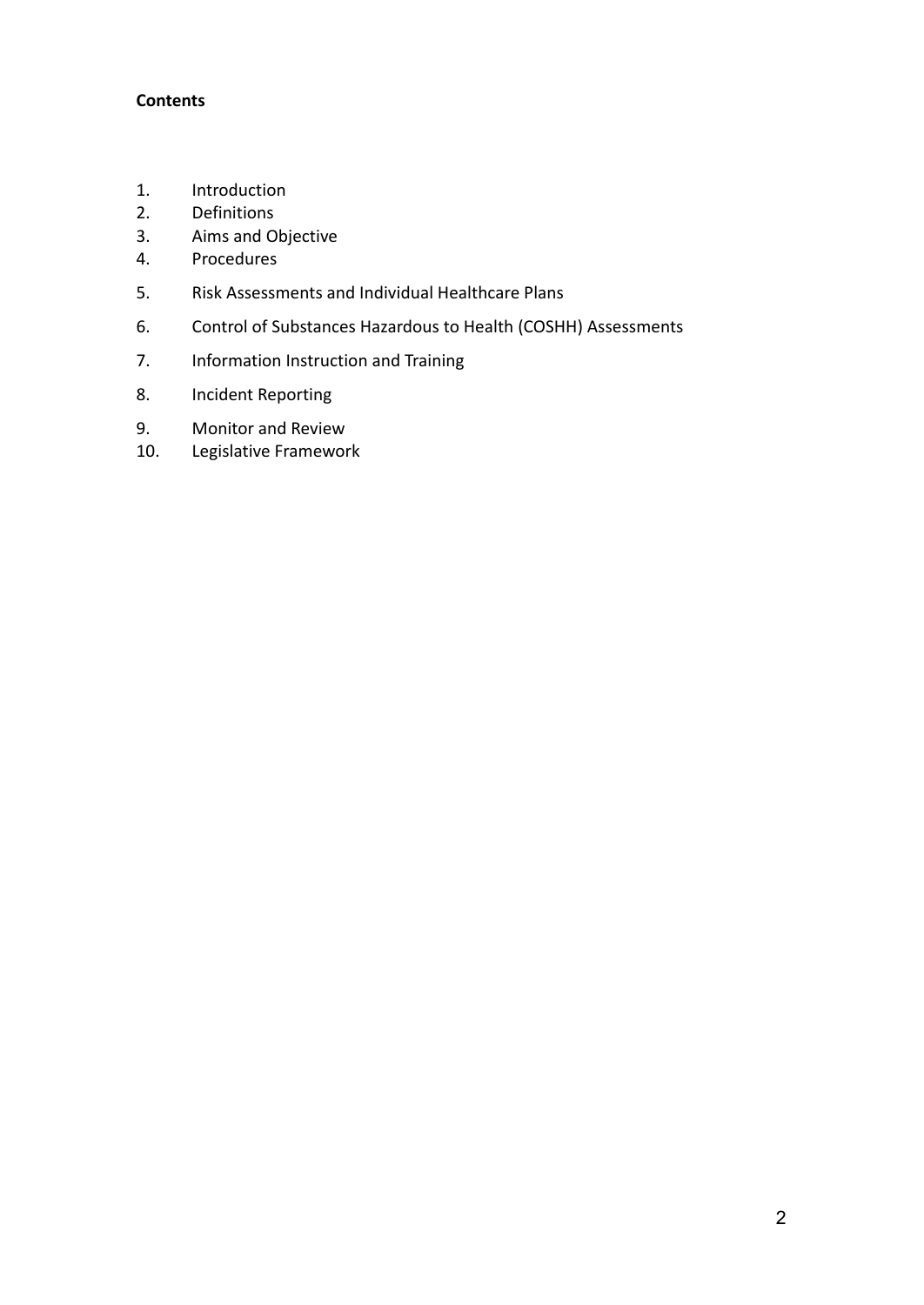## **1. Application**

This policy applies to all employees that are involved in the assistance and administration of medication for pupils, and reflects legal requirements and statutory guidance.

## **2. Introduction**

There are occasions when employees are required to assist pupils to self administer and/or are administering medicines, either as part of long term therapy for a chronic health condition or as an emergency measure, e.g. allergic reactions / seizures. Any assistance or administering of medicines must be conducted in a safe and competent manner, procedures must be followed and relevant legislation complied with.

## **3. Aims and Objectives**

The overall aim of the policy is to ensure that the Staffordshire Schools Multi Academy Trust has in place clear and well documented procedures which detail how medication will be managed.

The policy operates on the principle of an individual assessment being undertaken to establish the extent of the pupil's ability to safely and effectively administer their medication. This should take into consideration their age, condition and their overall care plan, where one exists, and procedures should be in place to outline how this must take place.

It is acknowledged that employees are not health professionals. Therefore, they must receive appropriate information, instruction and, where need is identified, training and support to enable them to become competent in the administration of medication.

### **4. Procedures**

Pupils have the right to expect that any assistance offered is carried out in a professional manner by competent employees.

The pupil (Parent/Carer where pupil can not consent) must agree to any assistance provided. A signed Permission to Administer Medication form must be provided in advance to the school office before medication can be administered.

The Staffordshire Schools Multi Academy Trust can only administer medication that has been prescribed by a doctor, dentist, nurse or pharmacist. However, if a medicine contains aspirin we can only administer it if it has been prescribed by a doctor. All medication provided must have the prescription sticker attached which includes the child's name, the date, the type of medicine and the dosage. Trust staff will not be able to administer over the counter medication.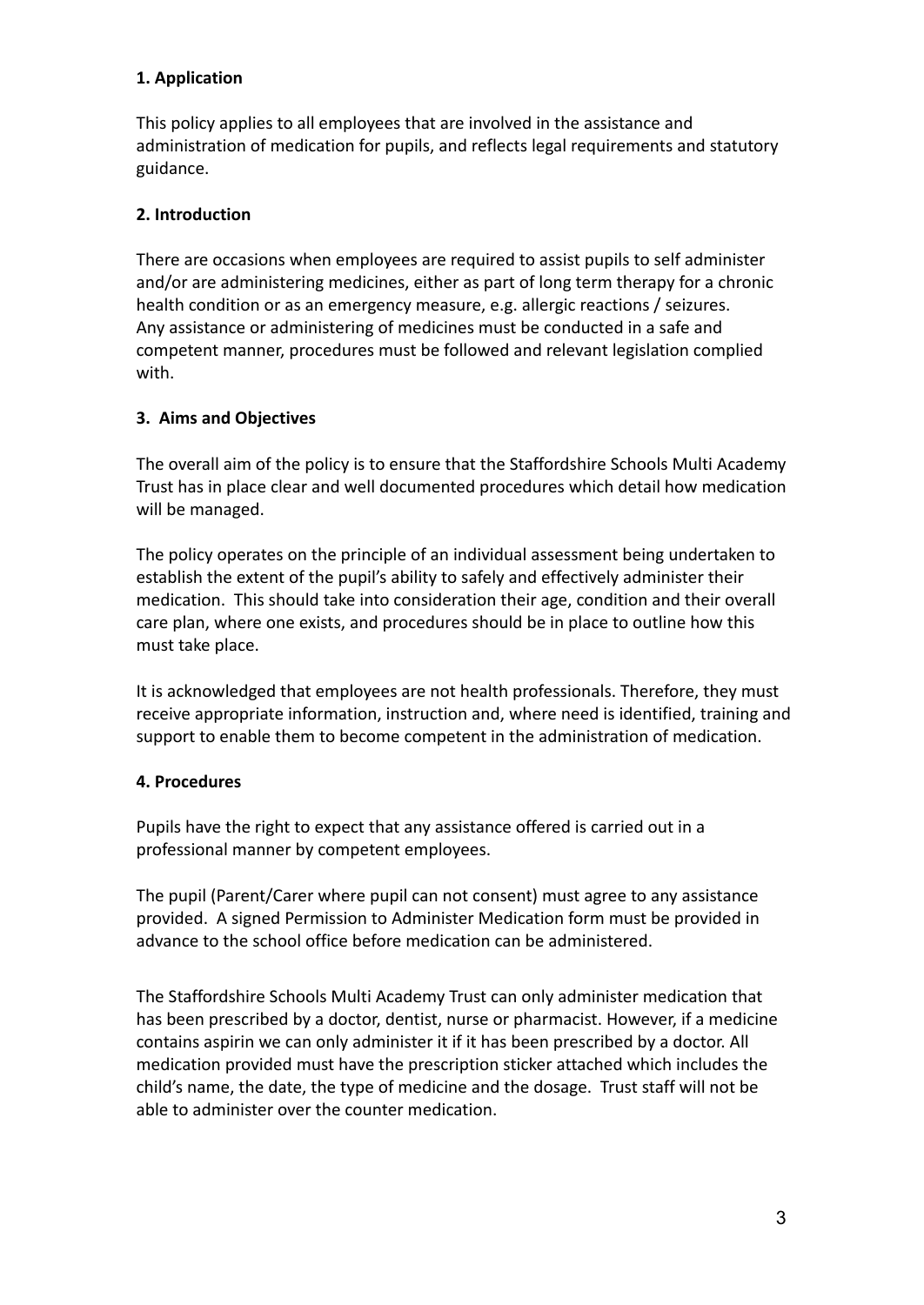Inhalers and epi-pens must be labelled with the child's name.

The Trust will only accept prescribed medicines that are:

- In-date
- **Labelled**

Provided in the original container, as dispensed by the pharmacist, and include instructions for administration, dosage and storage

The Trust will accept insulin that is inside an insulin pen or pump rather than its original container, but it must be in date.

A designated staff member will be responsible for administering medication or for witnessing self-administration by the child. The designated person will record receipt of the medication on a **Permission to Administer Medication** form, (Appendix A) will check that the medication is properly labelled, and will ensure that it is stored securely and appropriately.

Before any medication is given, the designated person will:

- Check that appropriate written consent has been received
- Ask another member of staff to witness that the correct dosage is given.

When the medication has been administered, the designated person must:

- Record all relevant details on the **Medication Log** (Appendix B) form
- Ask the child's parent or carer to sign the form to acknowledge that the medication has been given.

When the medication is returned to the child's parent or carer, the designated person will record this on the **Medication Log**.

If a child refuses to take their medication, staff will not force them to do so. The manager and the child's parent or carer will be notified, and the incident recorded on the **Medication Log**.

Certain medications require specialist training before use, e.g. Epi Pens. If a child requires such medication the Trust will arrange appropriate training as soon as possible. It may be necessary to absent the child until such training has been undertaken. Where specialist training is required, only appropriately trained staff may administer the medication.

A child's parent or carer must complete a new **Permission to Administer Medication** form if there are any changes to a child's medication (including change of dosage or frequency).

Cultural and Religious requirements must be taken into account when administering medication.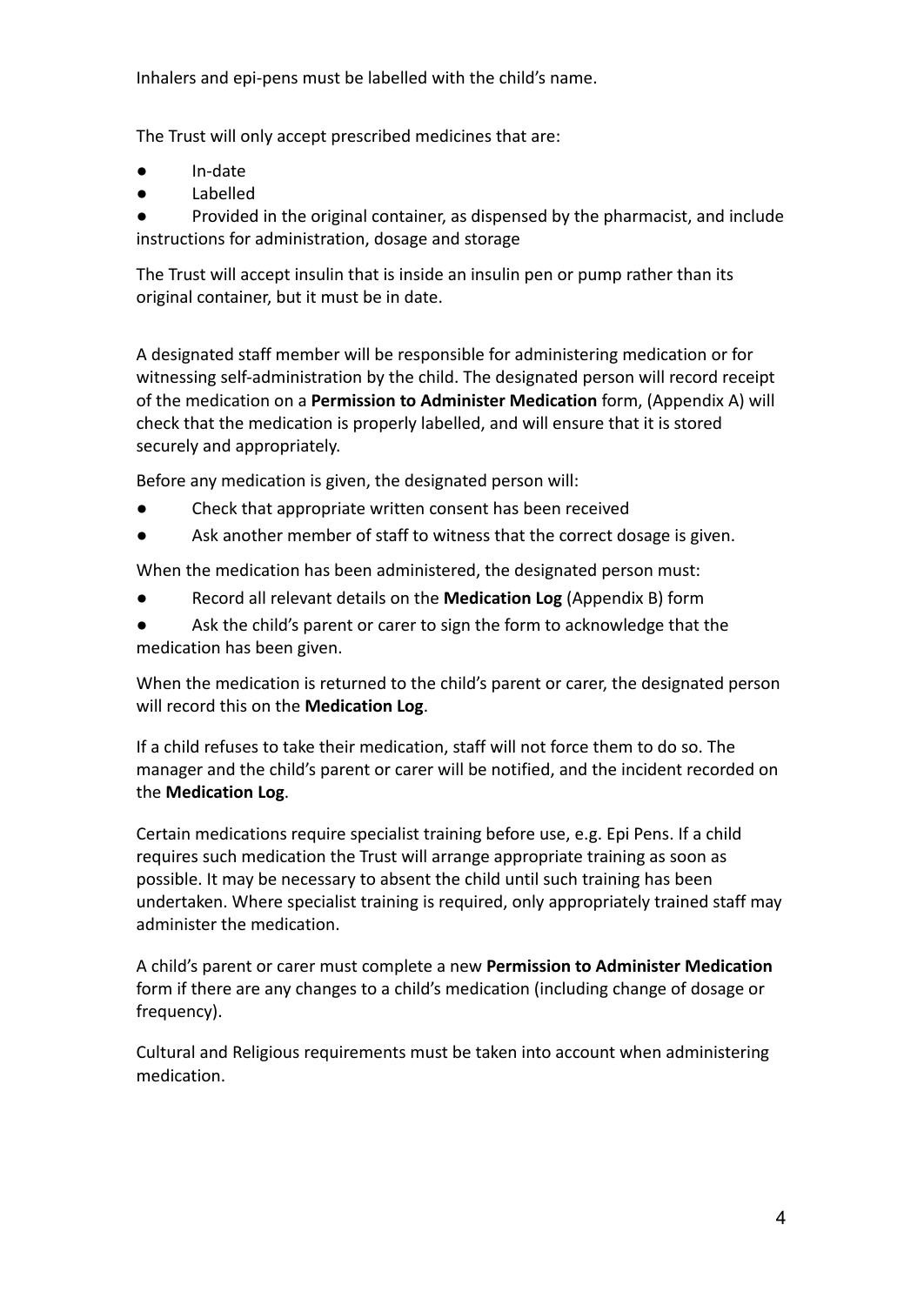For long term medication requirements, parent's/carer's will be required to meet with Trust staff to put an Individual Care Plan in place, and ensure Trust staff are aware of all aspects of the pupil's healthcare needs.

Medications will be kept in accordance with manufacturers instructions. Medication will be returned to parent/carer for disposal. Sharps will be disposed of safely in a sharps box, and the Trust will make arrangements for the safe disposal of these boxes.

Controlled drugs will be kept in the safe unless refrigeration is required. If this is the case, security arrangements will be put in place.

Medication Logs and consent forms will be kept in line with the Trust's Retention Schedule.

### **5. Risk Assessment and Individual Care Plans**

It is the responsibility of the Headteacher to determine the scope of a pupil's ability to manage their medication.

An individual Care Plan must be developed which identifies and documents the range of support required by the pupil. This plan must be reviewed at regular intervals (at least annually) and following any changes in circumstances. The details within the plan must be communicated to employees and other relevant persons.

### **6. Control of Substance Hazardous to Health (COSHH) Assessments**

There is no requirement to complete COSHH Assessments for medication products, as these arrangements will ensure its safe storage, handling, administration and disposal.

### **7. Information, Instruction and Training**

Any employee who has to assist or administer any medication in the course of their duties must receive appropriate information, instruction, and where the need is identified, attend training in the completion of such tasks. Changes in pupil's healthcare plans and needs must be effectively communicated to employees.

Trust staff should not undertake invasive medical procedures under any circumstances.

Trust staff asked to administer medication will be provided with relevant training.

### **8. Incident Reporting**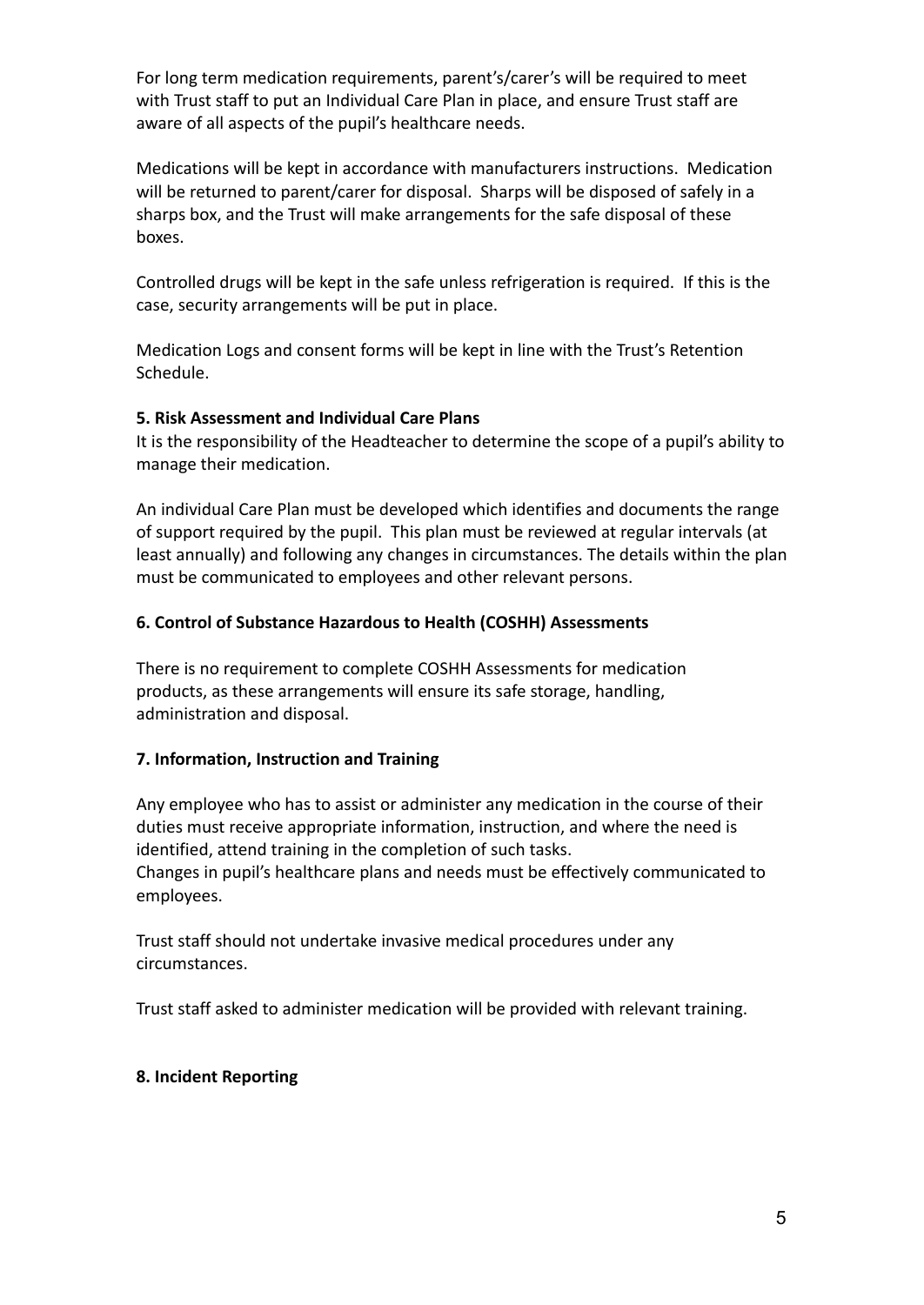In the case of a pupil experiencing an adverse reaction, or if there was an error in administration of medication, a report must be made to the Trust Administrator using the form in Appendix C.

## **9. Monitor and Review**

Adverse reaction forms will be monitored, and presented to the Board of Directors at each meeting.

This policy will be reviewed every 3 years, or if changes to legislation require it.

## **10. Legislative Framework**

- 1. Health and Safety at Work Act 1974
- 2. Control of Substances Hazardous to Health Regulations 2003
- 3. Health and Safety (Miscellaneous Amendment) Regulations 2002
- 4. Management of Health and Safety at Work Regulations 1999
- 5. Children and Families Act 2014
- 6. Reporting of Injuries, Diseases and Dangerous Occurrences Regulations 1995
- 7. Hazardous Waste Regulations 2005
- 8. Medicines Act 1968
- 9. Misuse of Drugs Act 1971
- 10. Human Rights Act 1998
- 11. Data Protection Act 1998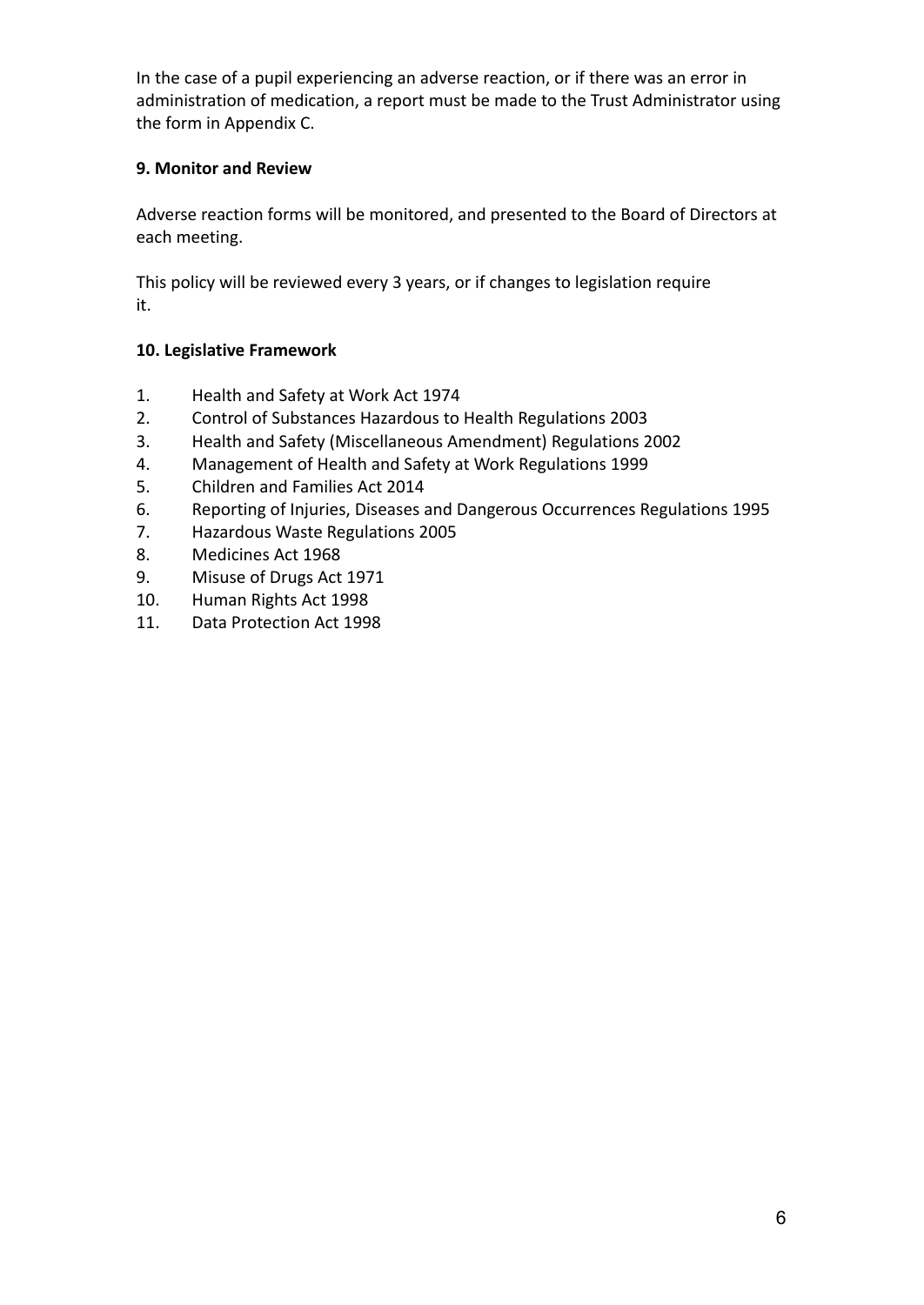#### **Appendix A**. **Permission to Administer Medication Form**

| Pupil Name:                                                         |                    | Date of Birth: | School: RC / SM / TH / An |  |
|---------------------------------------------------------------------|--------------------|----------------|---------------------------|--|
|                                                                     |                    |                | (delete as applicable)    |  |
| <b>Address</b>                                                      |                    |                | Telephone Number:         |  |
|                                                                     |                    |                |                           |  |
| GP Name:                                                            | <b>GP Address:</b> |                | GP Telephone Number:      |  |
|                                                                     |                    |                |                           |  |
| Details of any allergies or other special instructions              |                    |                |                           |  |
| (Take in to account any cultural, religious or communication needs) |                    |                |                           |  |
|                                                                     |                    |                |                           |  |
|                                                                     |                    |                |                           |  |
|                                                                     |                    |                |                           |  |

| Name of Medication | Strength of<br>Dosage | Number/Amount of Medication & time<br>to be given |
|--------------------|-----------------------|---------------------------------------------------|
|                    |                       |                                                   |
|                    |                       |                                                   |

If the details above are correct, please sign and return

Name: Signed:

*(Person with parental responsibility)* Date:

#### **Important Note**

Please inform the school, immediately should there be any amendment to the following: -

- 1. Medication or dosage<br>2. Address or telephone
- Address or telephone number
- 3. Doctor or Doctor's telephone number

#### **Appendix B. Medication Log**

#### **For School Use:**

N.B. All medicines must be stored in the school office (or fridge if required) and be clearly labelled with the child's name.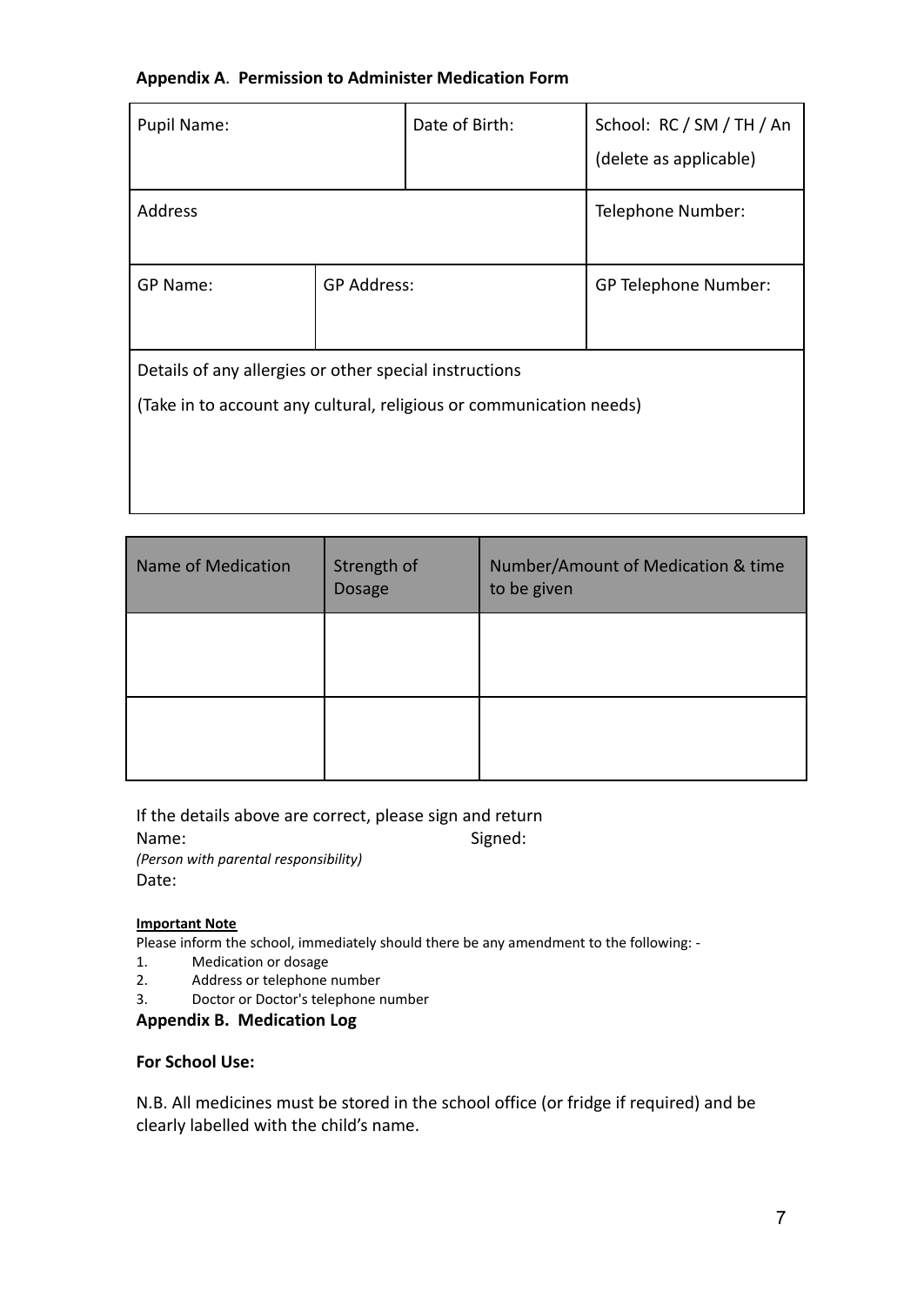All medicines should be collected every evening unless required for ongoing conditions e.g. allergies.

| <b>Date</b> | <b>Time</b> | <b>Dose</b><br>administered | Any adverse<br>reaction? | Signature of<br>administering<br>staff member | Signature of<br>witness |
|-------------|-------------|-----------------------------|--------------------------|-----------------------------------------------|-------------------------|
|             |             |                             |                          |                                               |                         |
|             |             |                             |                          |                                               |                         |
|             |             |                             |                          |                                               |                         |
|             |             |                             |                          |                                               |                         |
|             |             |                             |                          |                                               |                         |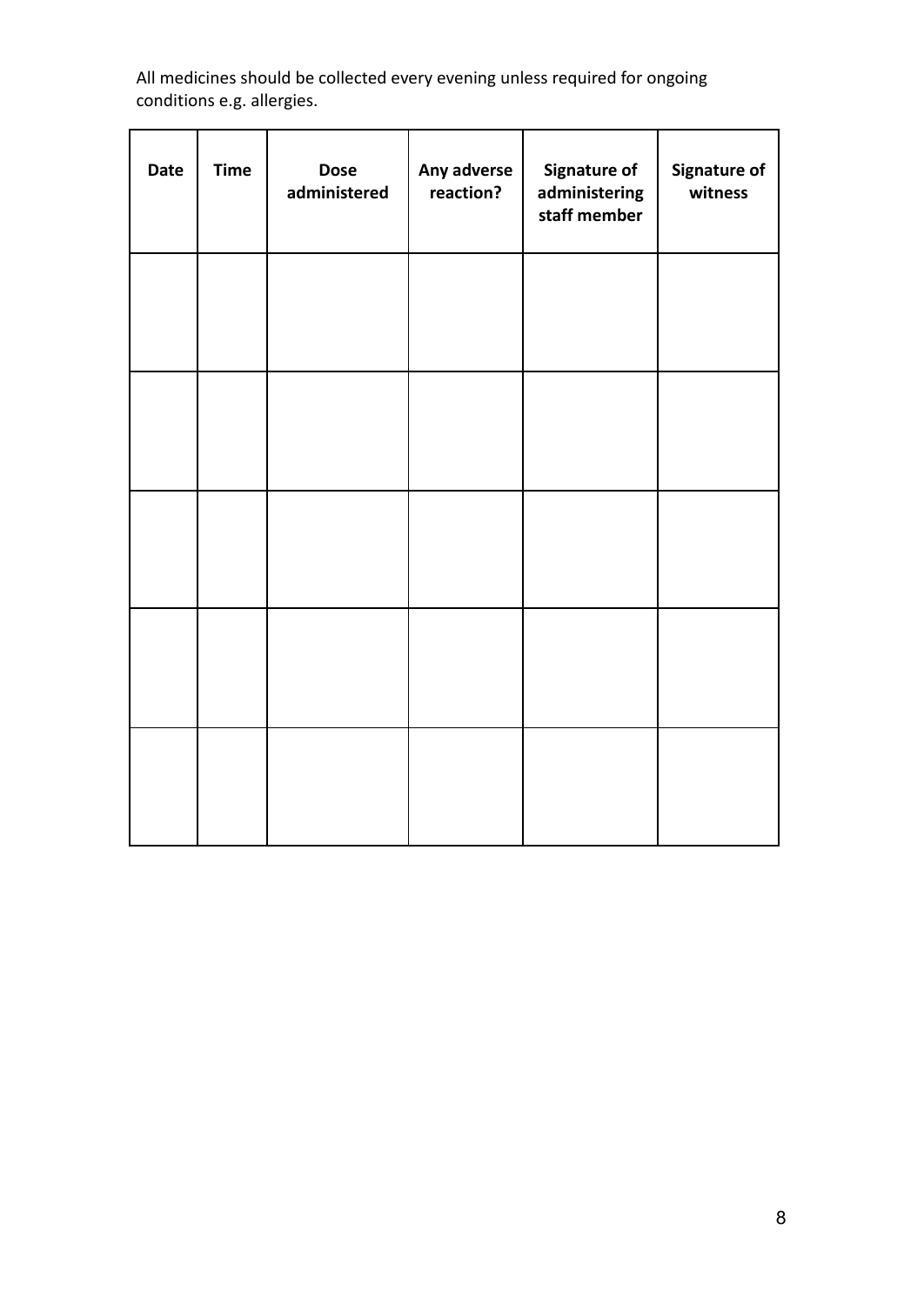# **Appendix C. Error in Administering Medication, or Adverse Reaction Form**

| Name of Person completing Report:                                                                        |                                                        |  |  |
|----------------------------------------------------------------------------------------------------------|--------------------------------------------------------|--|--|
|                                                                                                          |                                                        |  |  |
|                                                                                                          |                                                        |  |  |
| Date of report:                                                                                          |                                                        |  |  |
|                                                                                                          | Please give names of persons involved in the incident: |  |  |
|                                                                                                          |                                                        |  |  |
| Date of incident:                                                                                        |                                                        |  |  |
| Please give brief details of the incident, including reasons                                             |                                                        |  |  |
|                                                                                                          |                                                        |  |  |
|                                                                                                          |                                                        |  |  |
|                                                                                                          |                                                        |  |  |
|                                                                                                          |                                                        |  |  |
| Details of any ill health or injuries sustained                                                          |                                                        |  |  |
|                                                                                                          |                                                        |  |  |
|                                                                                                          |                                                        |  |  |
|                                                                                                          |                                                        |  |  |
| Has the accident book                                                                                    | Y/N                                                    |  |  |
| been completed if<br>necessary?                                                                          |                                                        |  |  |
| Are Witness Statements                                                                                   | Y/N                                                    |  |  |
| attached?                                                                                                | Please give names:                                     |  |  |
|                                                                                                          |                                                        |  |  |
| Details of persons informed (Parents/Carers, Pharmacist, GP, NHS Direct, Governing<br>bodies CQC/OFSTED) |                                                        |  |  |
|                                                                                                          |                                                        |  |  |
|                                                                                                          |                                                        |  |  |
|                                                                                                          |                                                        |  |  |
| Corrective and Remedial action taken.                                                                    |                                                        |  |  |